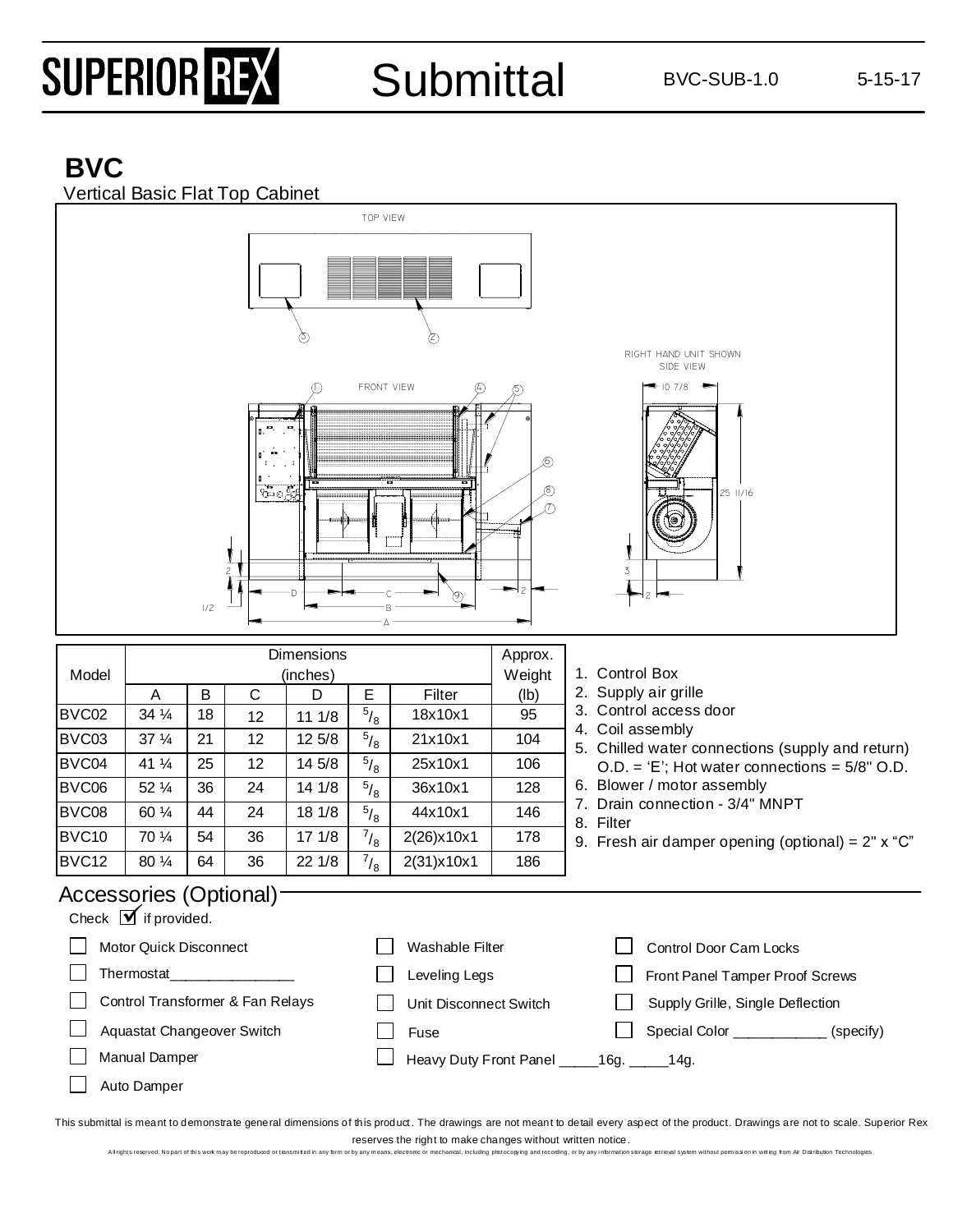### SUPERIOR REX

#### Accessories (Optional)

| Coil - 3/8" O.D. Copper Tube; 10 Fins/Inch Aluminum, Sine Wave |              |  |                                            |  |           |
|----------------------------------------------------------------|--------------|--|--------------------------------------------|--|-----------|
| 2-Pipe<br>2-Row (STD.)                                         | 3-Row (STD.) |  | 4-Row                                      |  | 5-Row     |
| 4-Pipe (Cooling Rows/Heating Rows)<br>$2/1 - Row$              | $3/1 - Row$  |  | $3/2-Row$                                  |  | $4/1-Row$ |
| <b>Chilled Water Cooling</b><br>Glycol Cooling                 |              |  | Hot Water Heating<br><b>Glycol Heating</b> |  |           |

#### **Motor**

| $Motor(s) - 3-speed PSC$<br>Standard<br>115V/60Hz/1ph |                 |         | Optional:<br>208V/60Hz/1ph               |
|-------------------------------------------------------|-----------------|---------|------------------------------------------|
|                                                       |                 | Total   |                                          |
| Model                                                 | <b>HP</b>       | Amps    | 230V/60Hz/1ph                            |
| BVC02                                                 | 1/30            | 0.50    |                                          |
| BVC03                                                 | 1/30            | 0.50    | 277V/60Hz/1ph                            |
| BVC04                                                 | 1/20            | 0.80    |                                          |
| BVC06                                                 | 1/20            | 0.80    | Features:                                |
| BVC08                                                 | 1/20            | 0.80    | <b>Automatic Reset</b><br>$\blacksquare$ |
| BVC <sub>10</sub>                                     | $2 \times 1/20$ | 2x 0.80 | Thermal Overload<br>$\blacksquare$       |
| BVC <sub>12</sub>                                     | $2 \times 1/20$ | 2x 0.80 | <b>Protection System</b>                 |
|                                                       |                 |         |                                          |

### Electric Heat – Single Phase (Optional)

|                |      |   | Electric Heater kW Primary or Supplementary                 |           |           |           |
|----------------|------|---|-------------------------------------------------------------|-----------|-----------|-----------|
|                |      |   | 115 Volts                                                   | 208 Volts | 230 Volts | 277 Volts |
| Heater Voltage | Size |   | Blowers   Min-Max kW   Min-Max kW   Min-Max kW   Min-Max kW |           |           |           |
| 115V           | 02   |   | $1-2$ kW                                                    | $1-2$ kW  | $1-2$ kW  | 1-2 kW    |
|                | 03   |   | $1-3$ kW                                                    | $1-3$ kW  | $1-3$ kW  | 1-3 kW    |
| 208V           | 04   | 2 | $1-4$ kW                                                    | $1-4$ kW  | $1-4$ kW  | 1-4 kW    |
|                | 06   | 2 | $1-4$ kW                                                    | $1-6$ kW  | 1-6 kW    | 1-6 kW    |
| 230V           | 08   | 2 | $1-4$ kW                                                    | $1-8$ kW  | $1-8$ kW  | 1-8 kW    |
|                | 10   | 4 | 2-4 kW                                                      | 2-8 kW    | 2-10 kW   | 2-10 kW   |
| 277V           | 12   | 4 | 2-4 kW                                                      | 2-8 kW    | 2-10 kW   | 2-12 kW   |

This submittal is meant to demonstrate general dimensions of this product. The drawings are not meant to detail every aspect of the product. Drawings are not to scale. Superior Rex reserves the right to make changes without written notice.<br>If the any means, electronic or mechanical, including obtocopying and recording, or by any information storage retrieval system without permission in witho from Ai

All rights reserved. No part of this work may be reproduced or transmitted in any form or by any means, electronic or mechanical, including protocopying and recording, or by any in